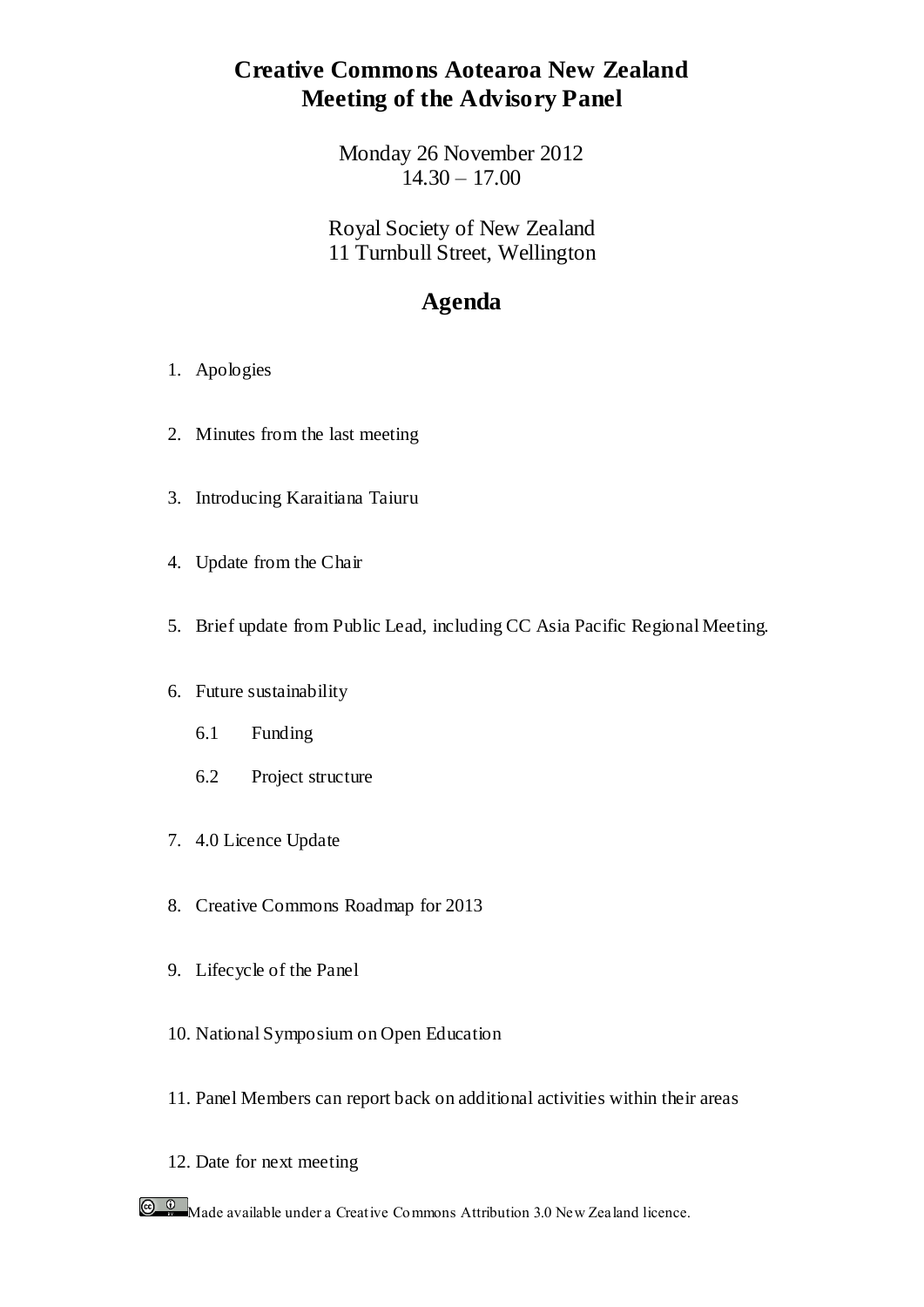### **Update on CCANZ Public Lead Activities, September-November 2012**

#### **Web Resources**

#### *Social Media*

Our presence on Twitter continues to grow. We now have over 1300 followers.

#### *Case Studies*

Interviews have been conducted with Candy Elsemore and Wellington High School, with commitments from Tawa Intermediate, Dylan Horrocks, Ceismic, NZETC and GNS. NZTA has still not signed off on their case study, written in August. A case study on RECOLLECT, from Upper Hutt City Library, has also been published.

#### *Blog Posts*

Blog posts have been fairly regular, though there is a need to develop a strategy for this in the New Year.

#### **Open Access Week**

Open Access Week 2012 was a success, though I will aim to make several changes for next time, perhaps hosting pieces for several weeks before the 'issue' is released. Site traffic spiked for the week. I think there is a great potential for CC to act as an information hub, and I will develop a formal plan for how this might work before the new year.

#### **Asia-Pacific Conference**

I attended the Asia-Pacific Regional Meeting in Jakarta, Indonesia on November 10- 11. I gave a short paper on the cultural effects of copyright law and Creative Commons licences in schools, which was well received. I also led an hour session for affiliates on advocacy, and gave a short presentation on CCANZ's recent activities.

Closer ties have been developed with affiliates in the region, with plans for further collaboration in the future, some of which will be guided and funded by CC HQ. I'm writing a short paper on the conference for the Society, which I will circulate to the Panel before the end of the year.

#### **Engaging the community**

#### *Creative Commons Meetups*

A meetup was held at the Southern Cross on October 5. A second meetup was held at Nethui South on November 23.

I'm currently planning a CC film night for the tenth birthday celebrations, December 6-16.

I suggest we hold two meetups in the new year: one for the cultural sector, the other for teachers.

#### **Internship**

**C**  $\bullet$  Made available under a Creative Commons Attribution 3.0 New Zealand licence.